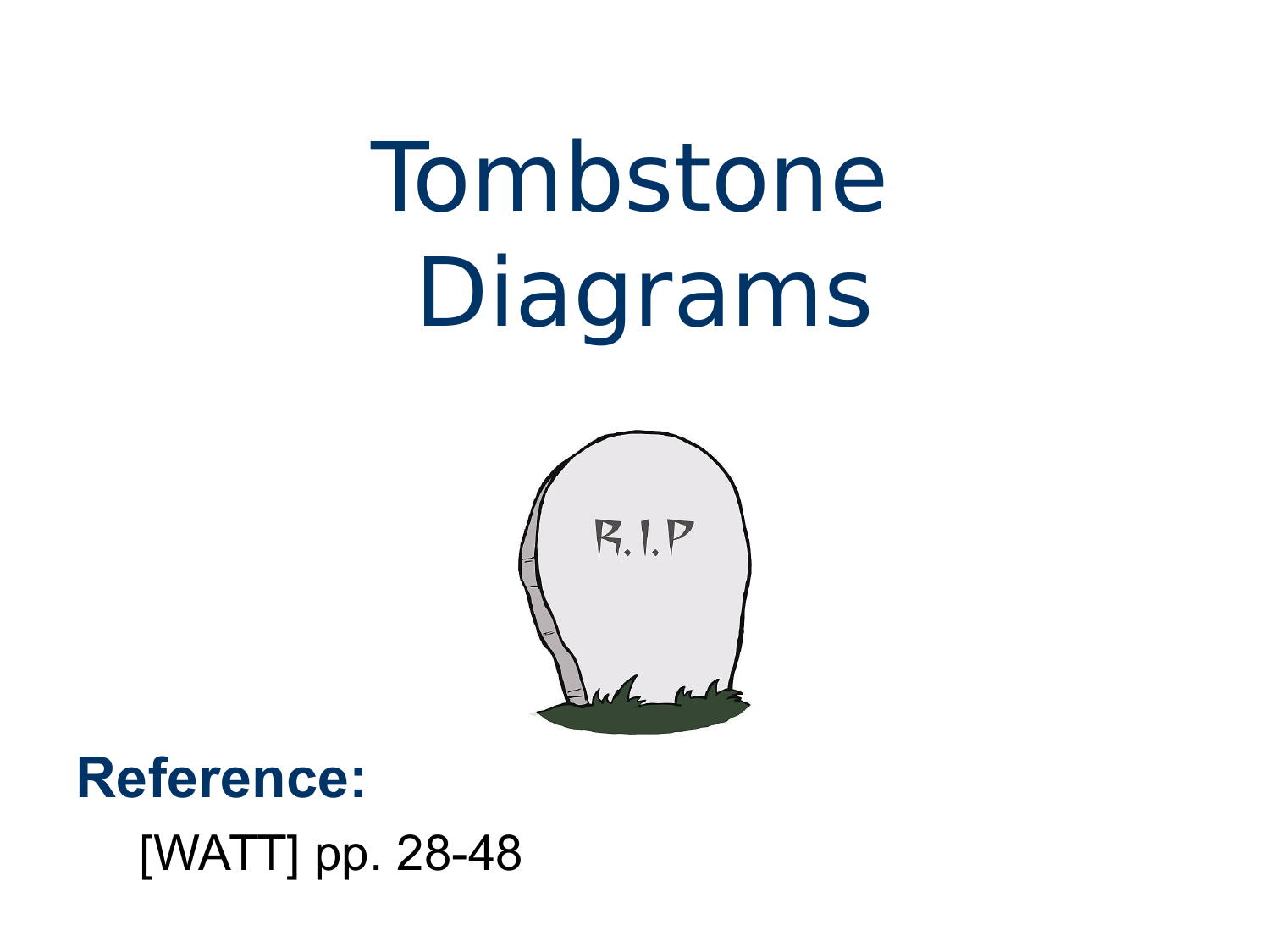

#### Tombstone representing a program *P* expressed in language *L*.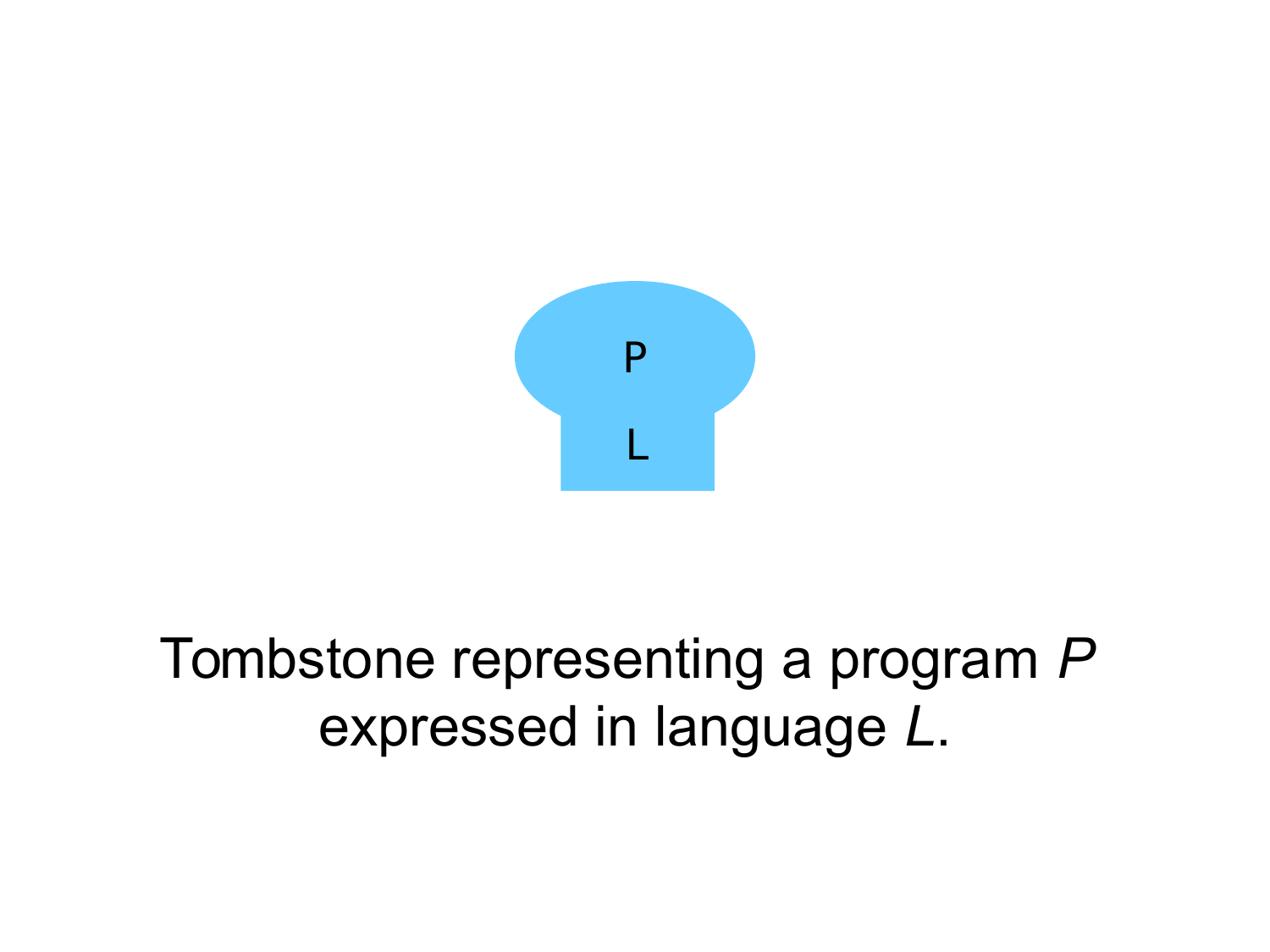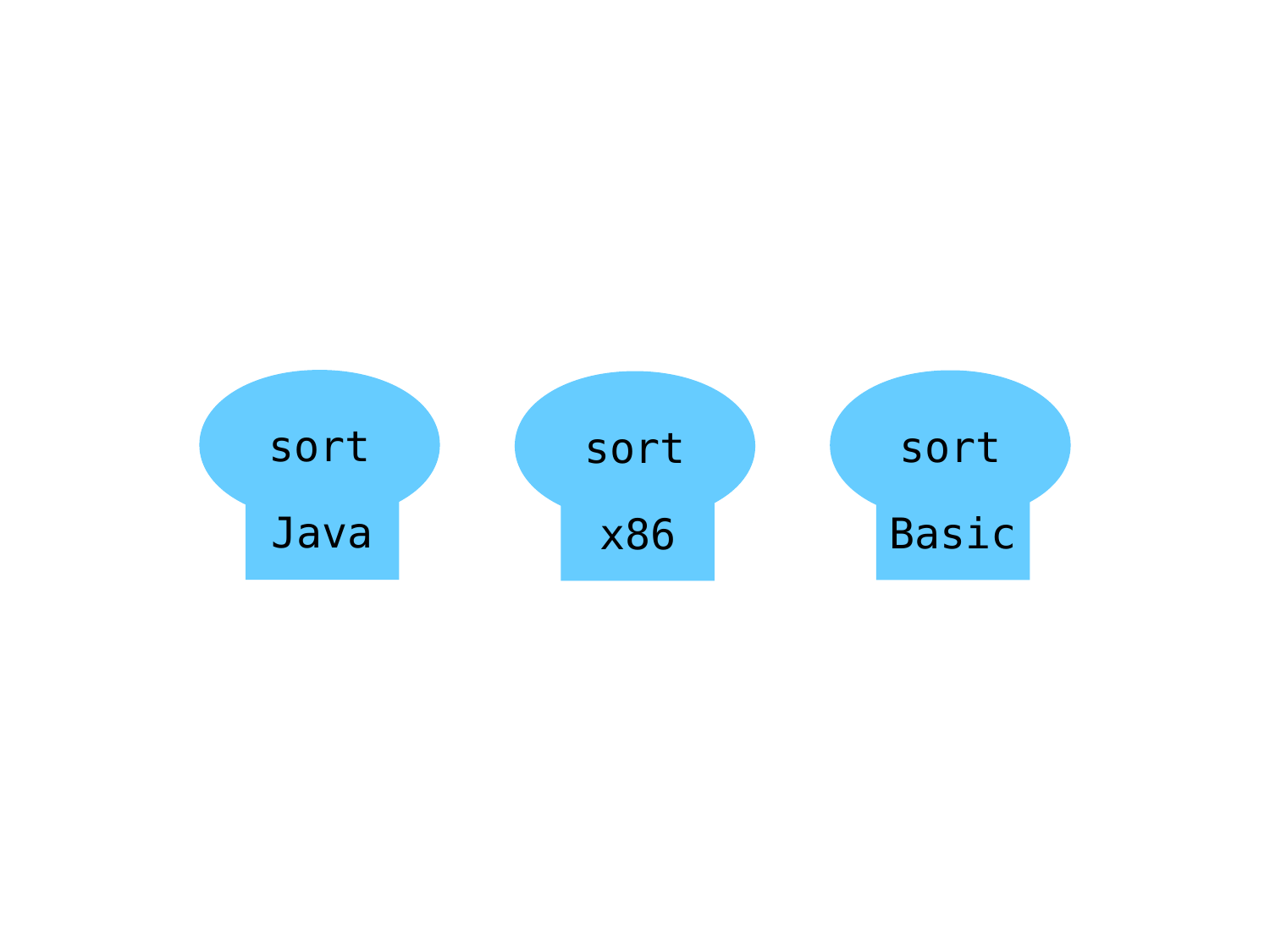

#### Tombstone representing a machine *M*.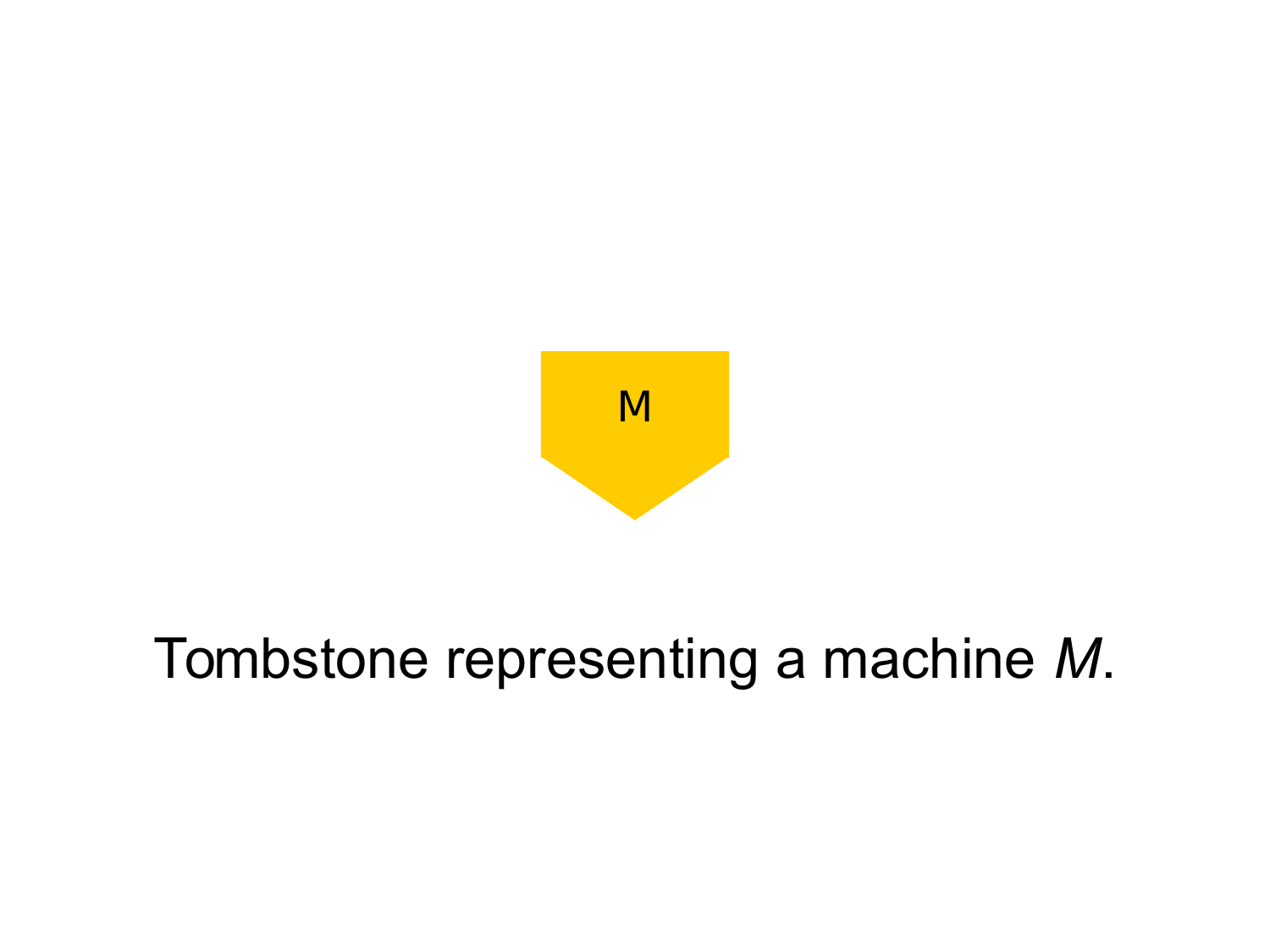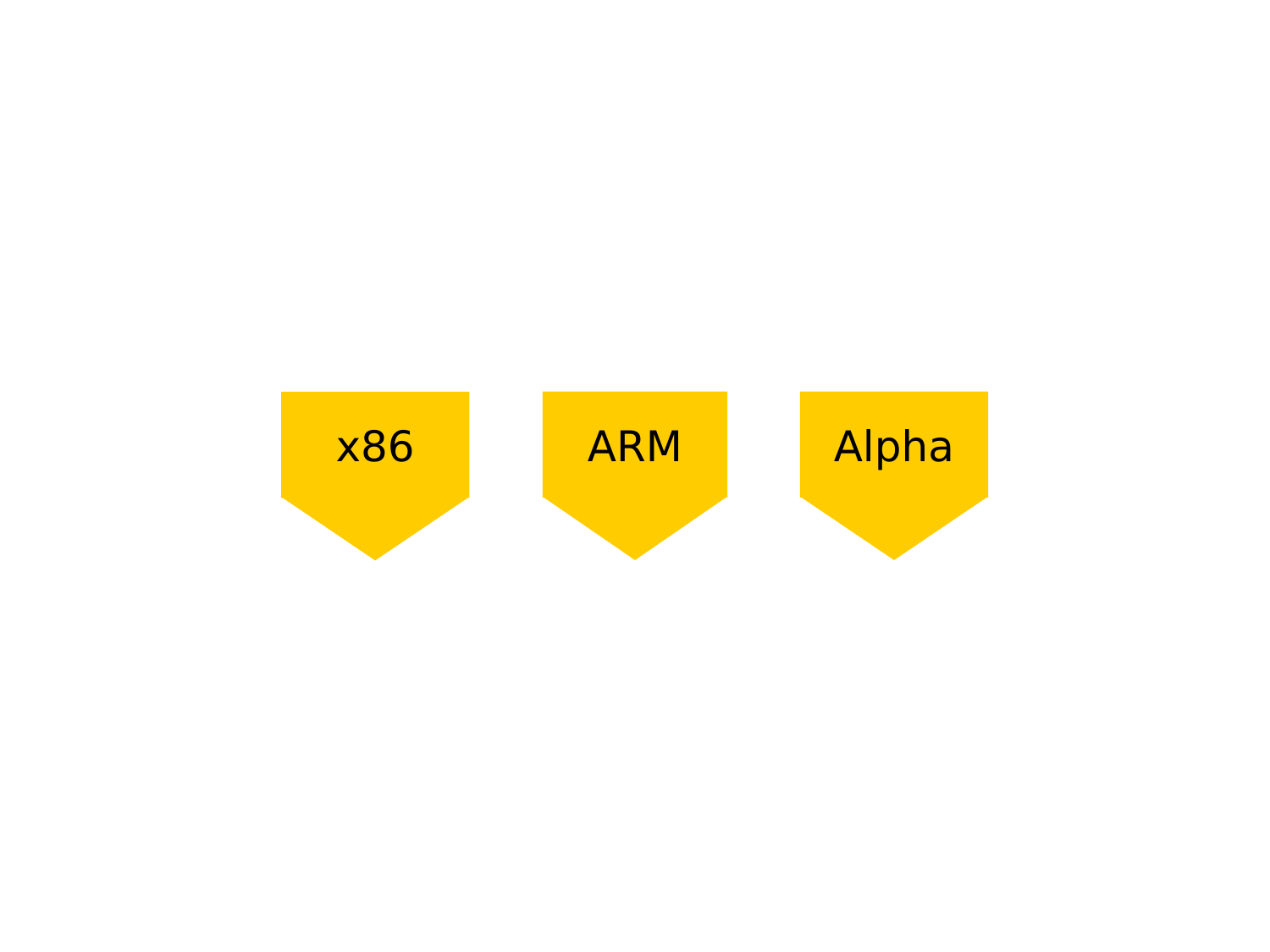

#### Running program *P* on machine *M*.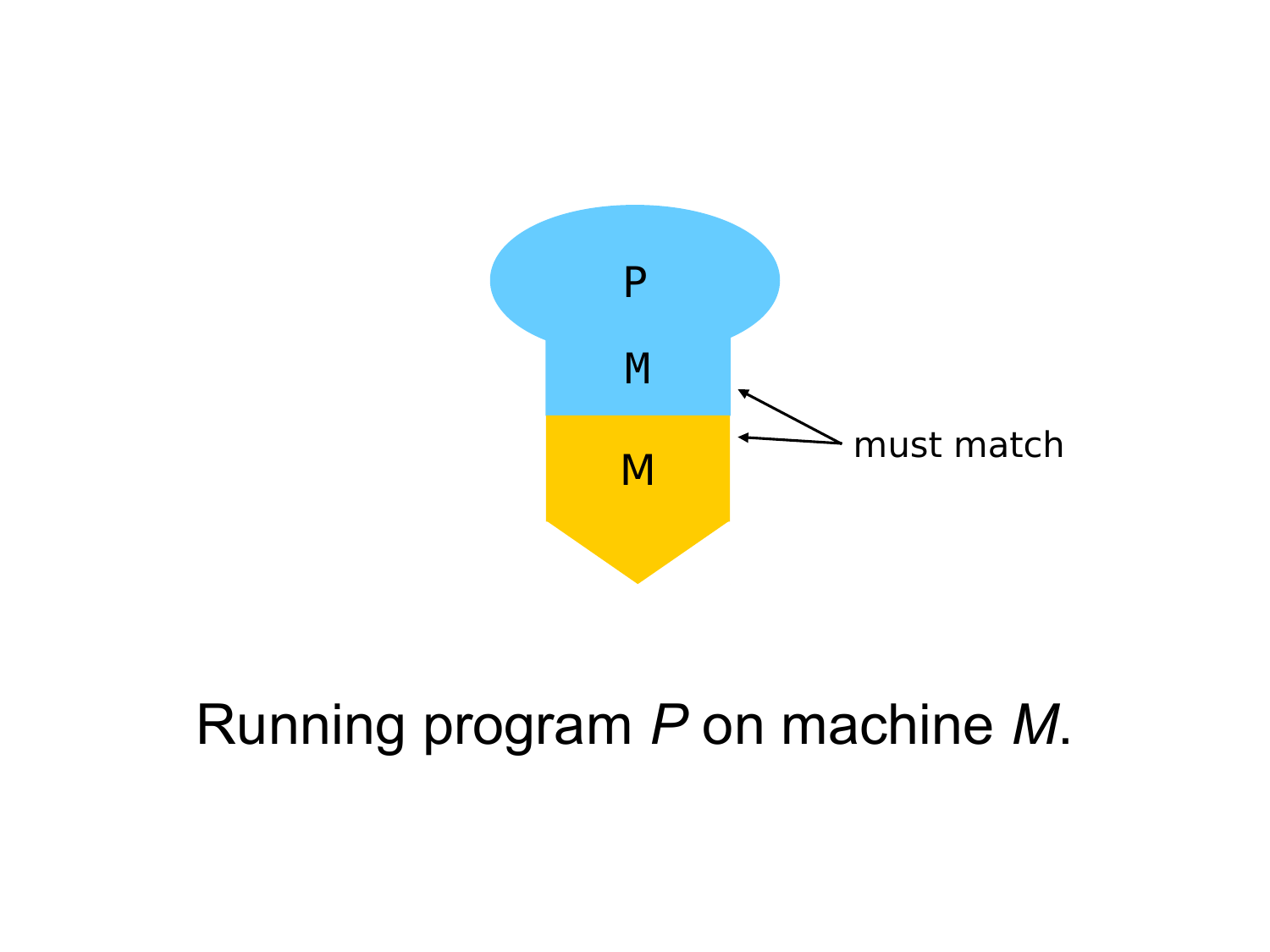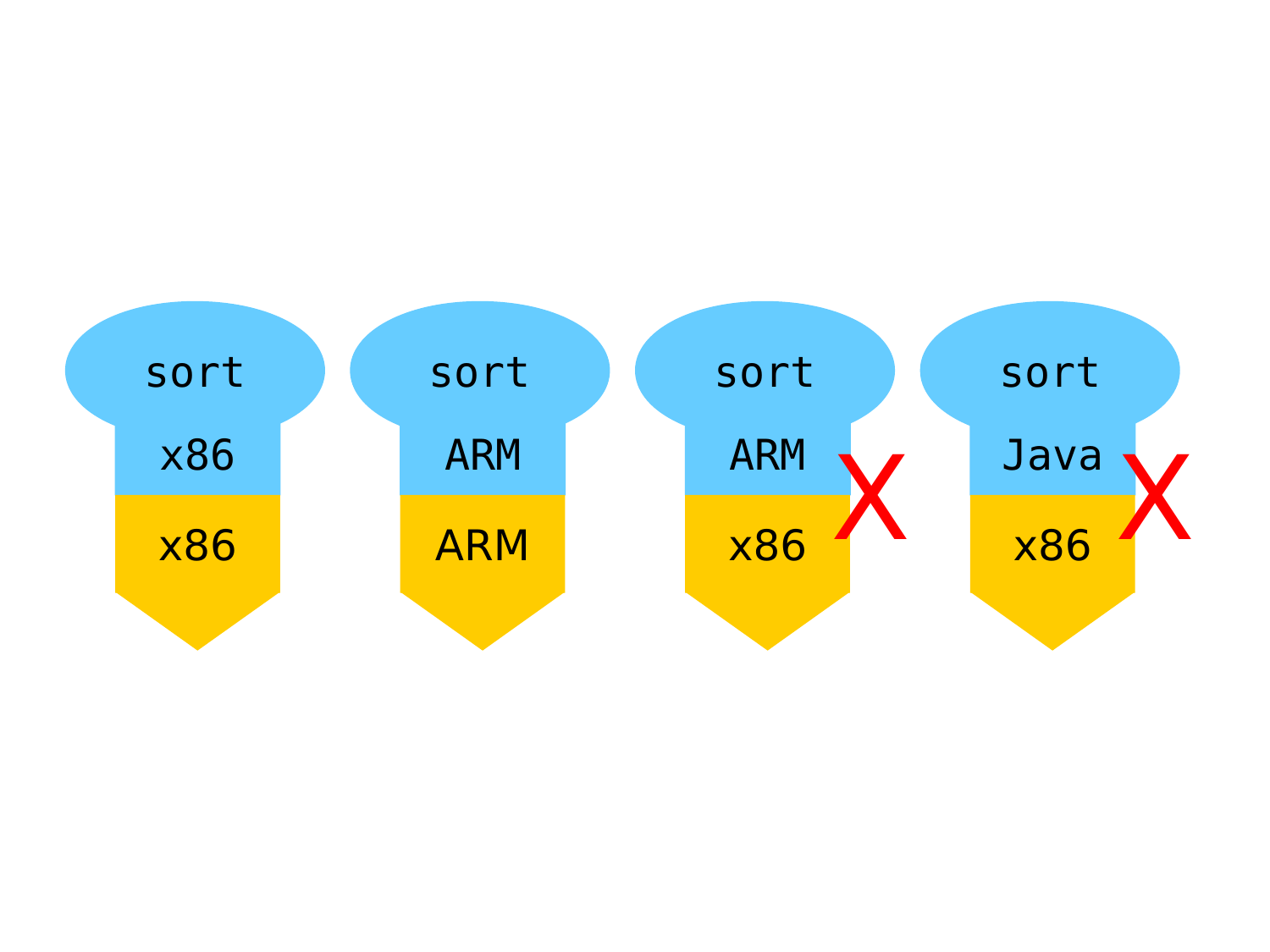

#### Tombstone representing an *S*-into-*T* translator expressed in language *L*.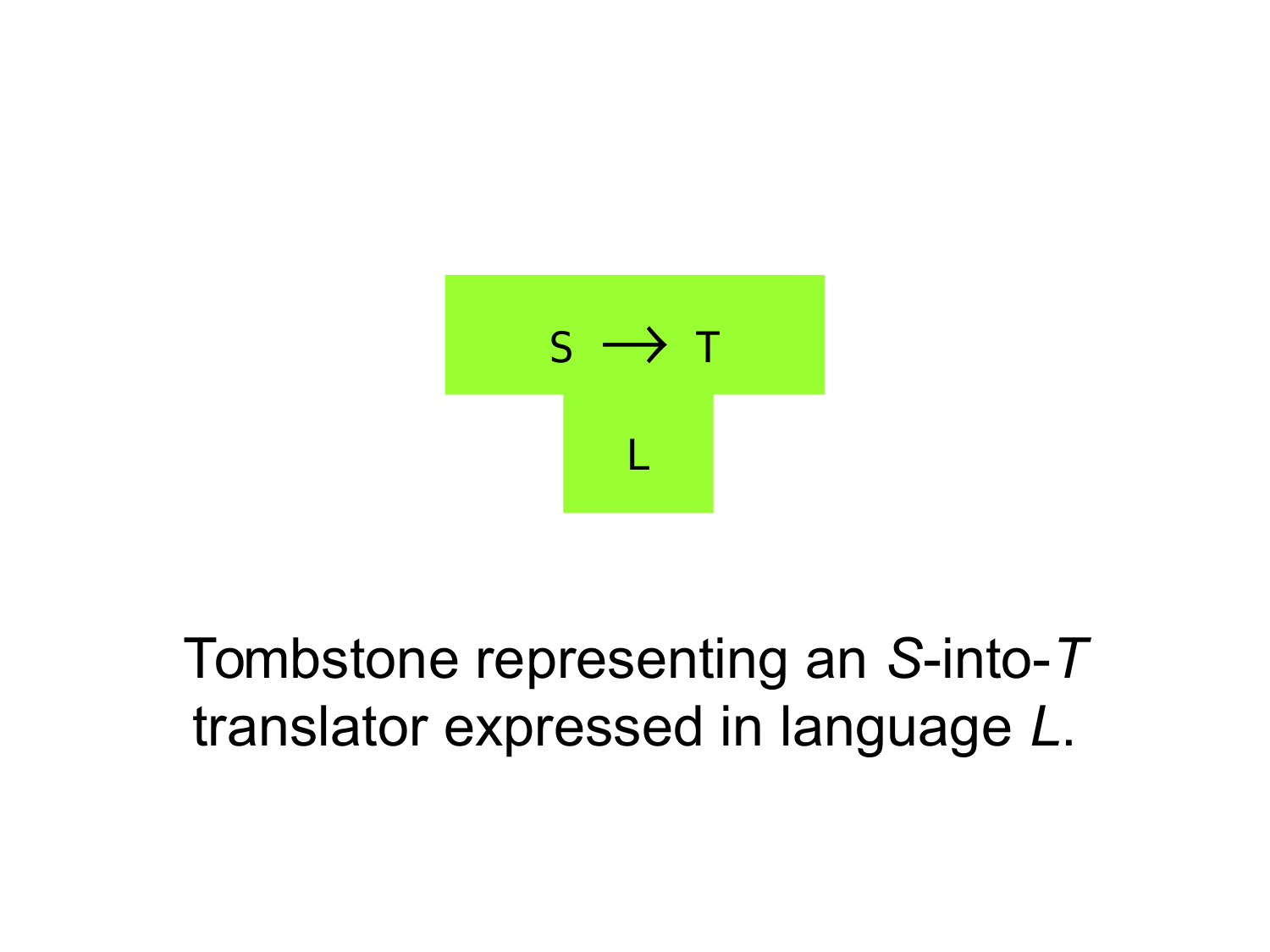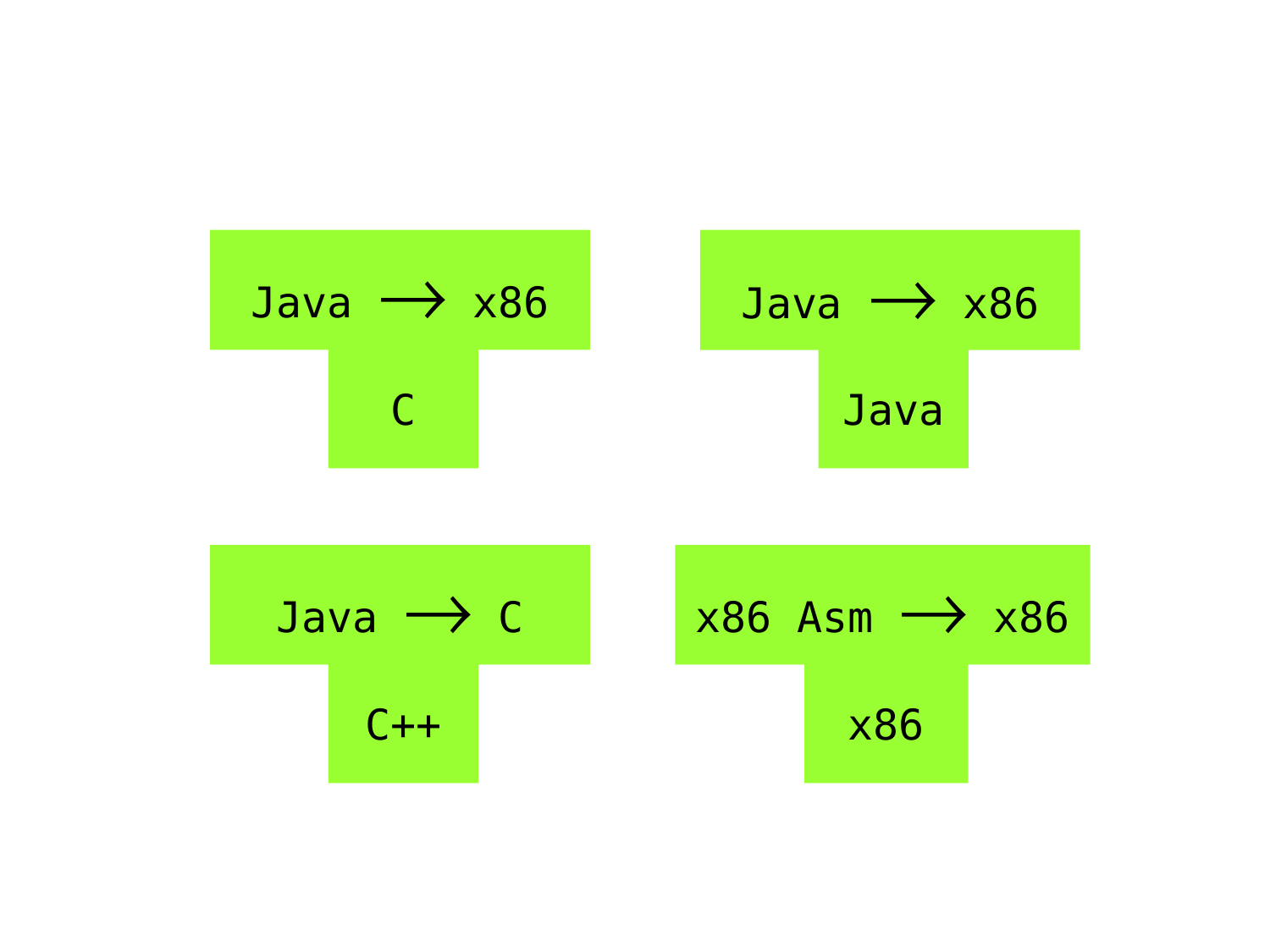

Translating a source program *P* expressed in language *S* to an object program expressed in language *T*, using an *S*-into-*T* translator running on machine *M*.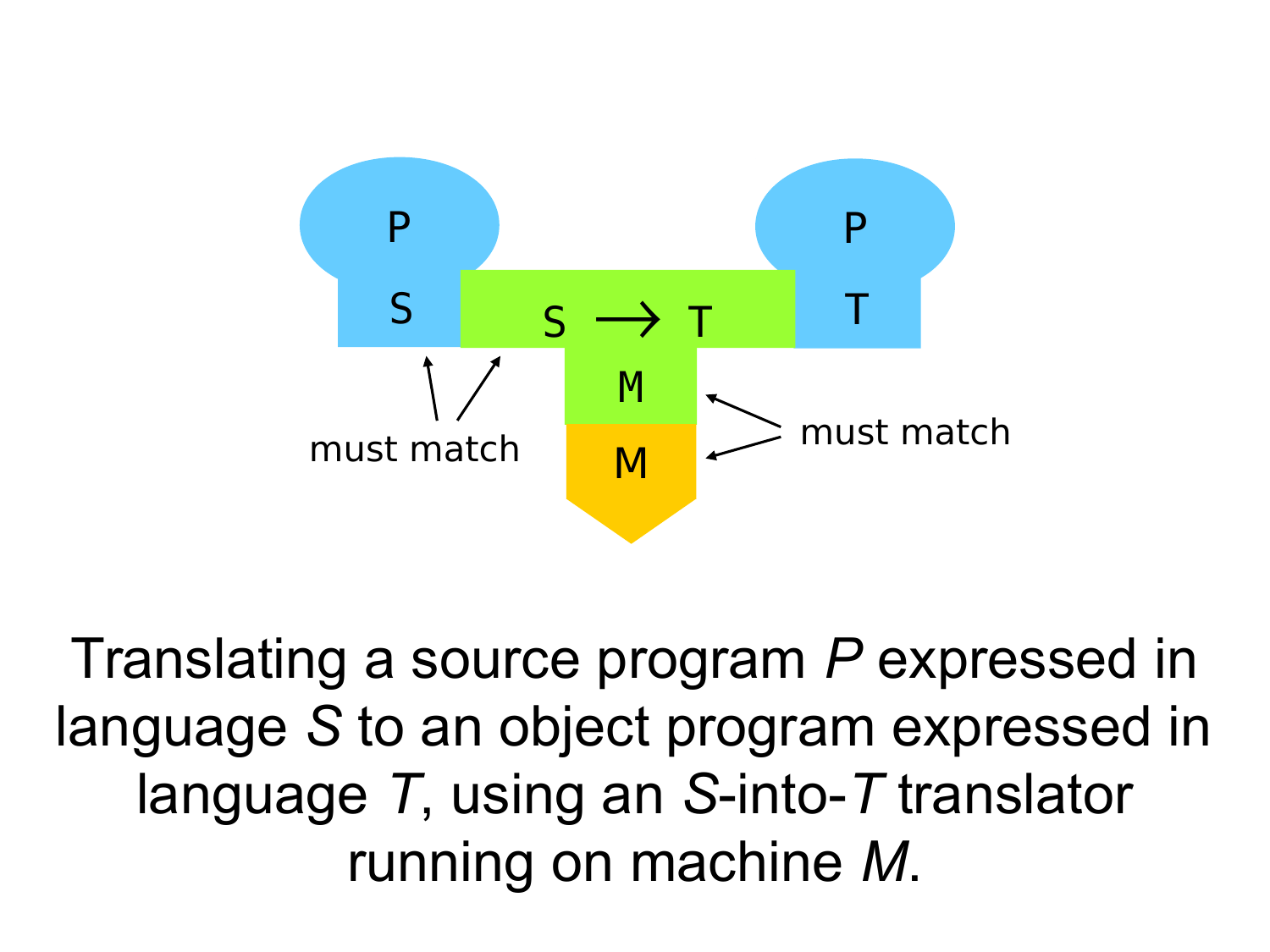# Compilation

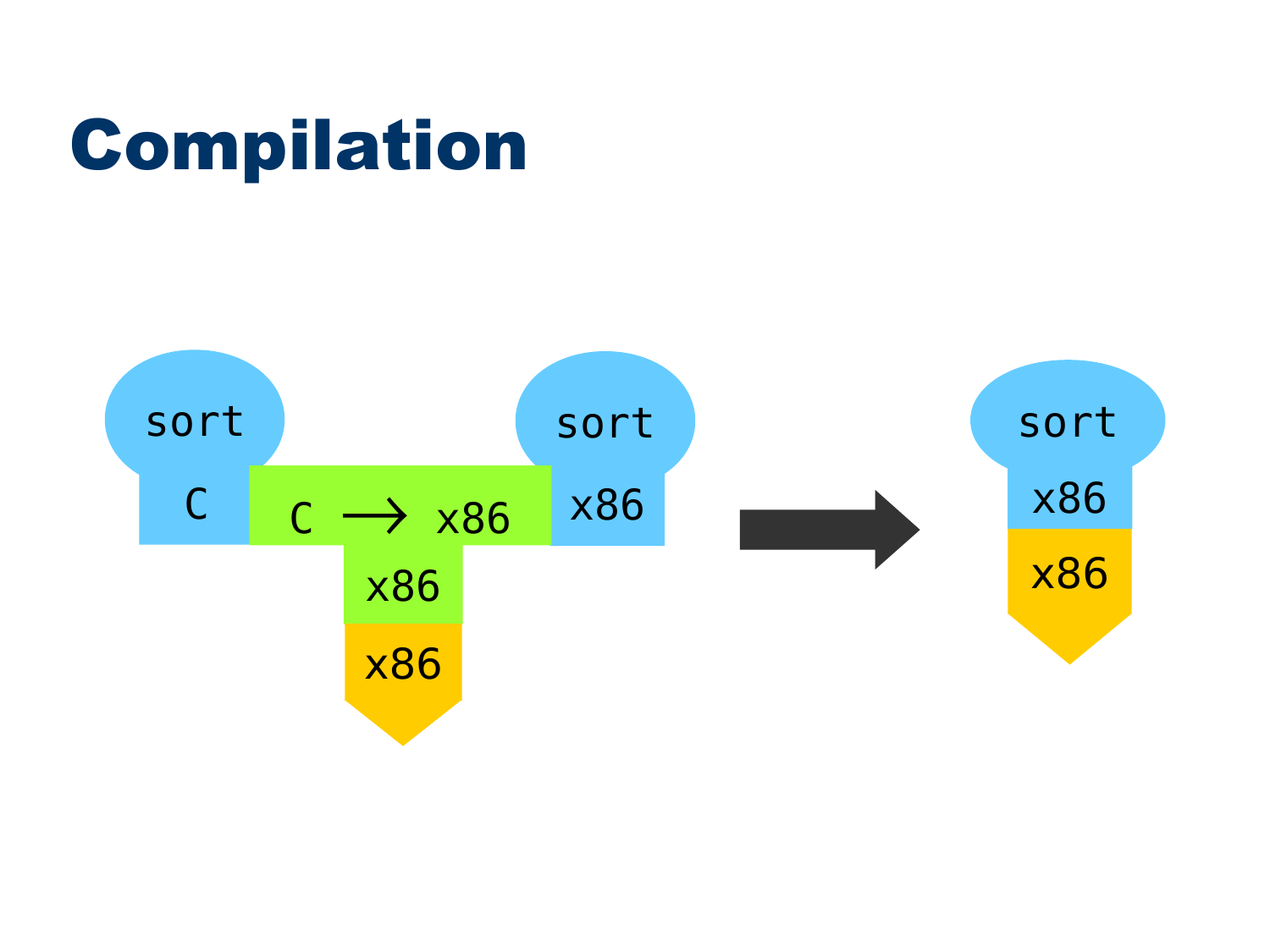## Cross-compilation

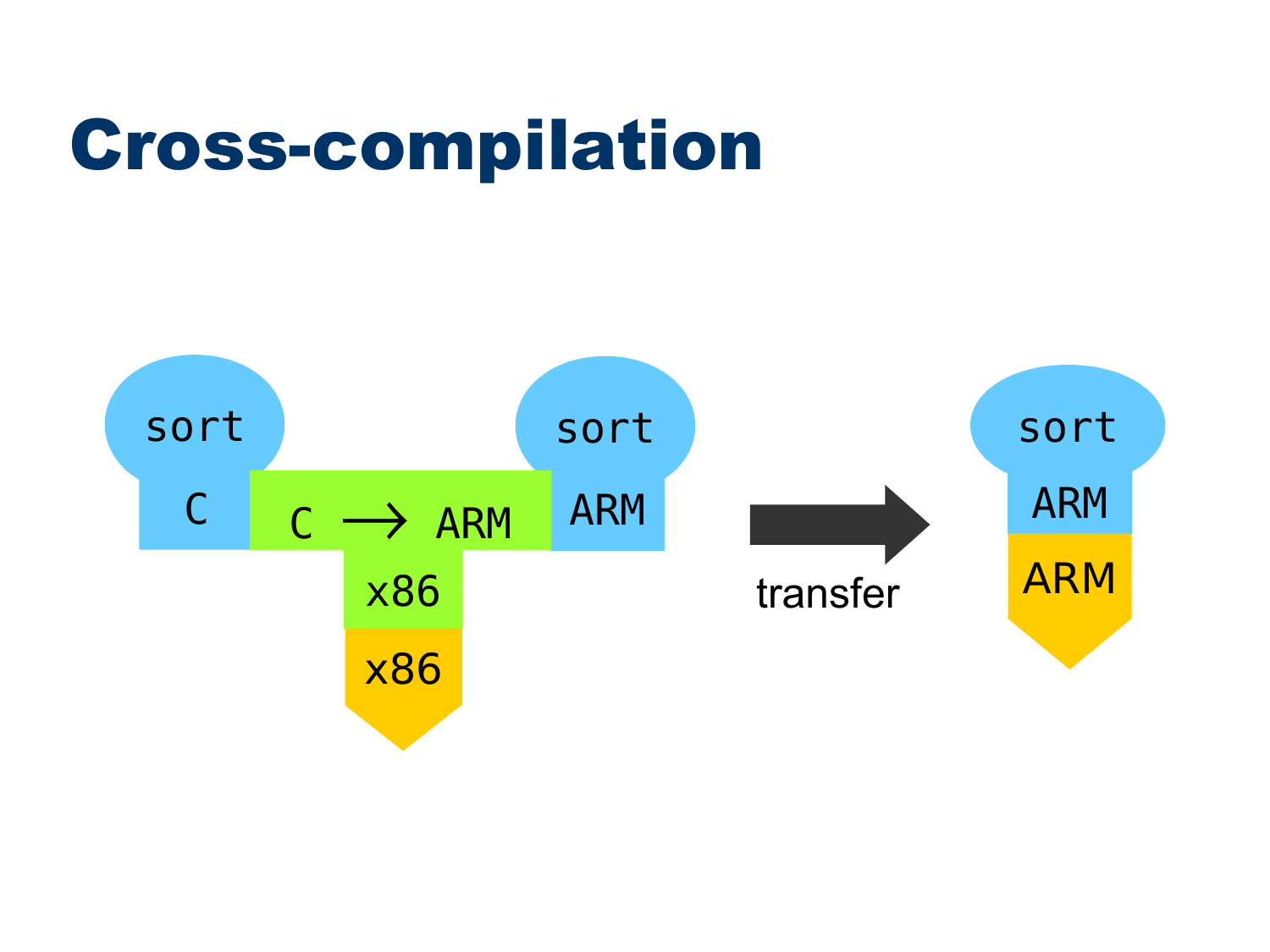## Two-stage compilation

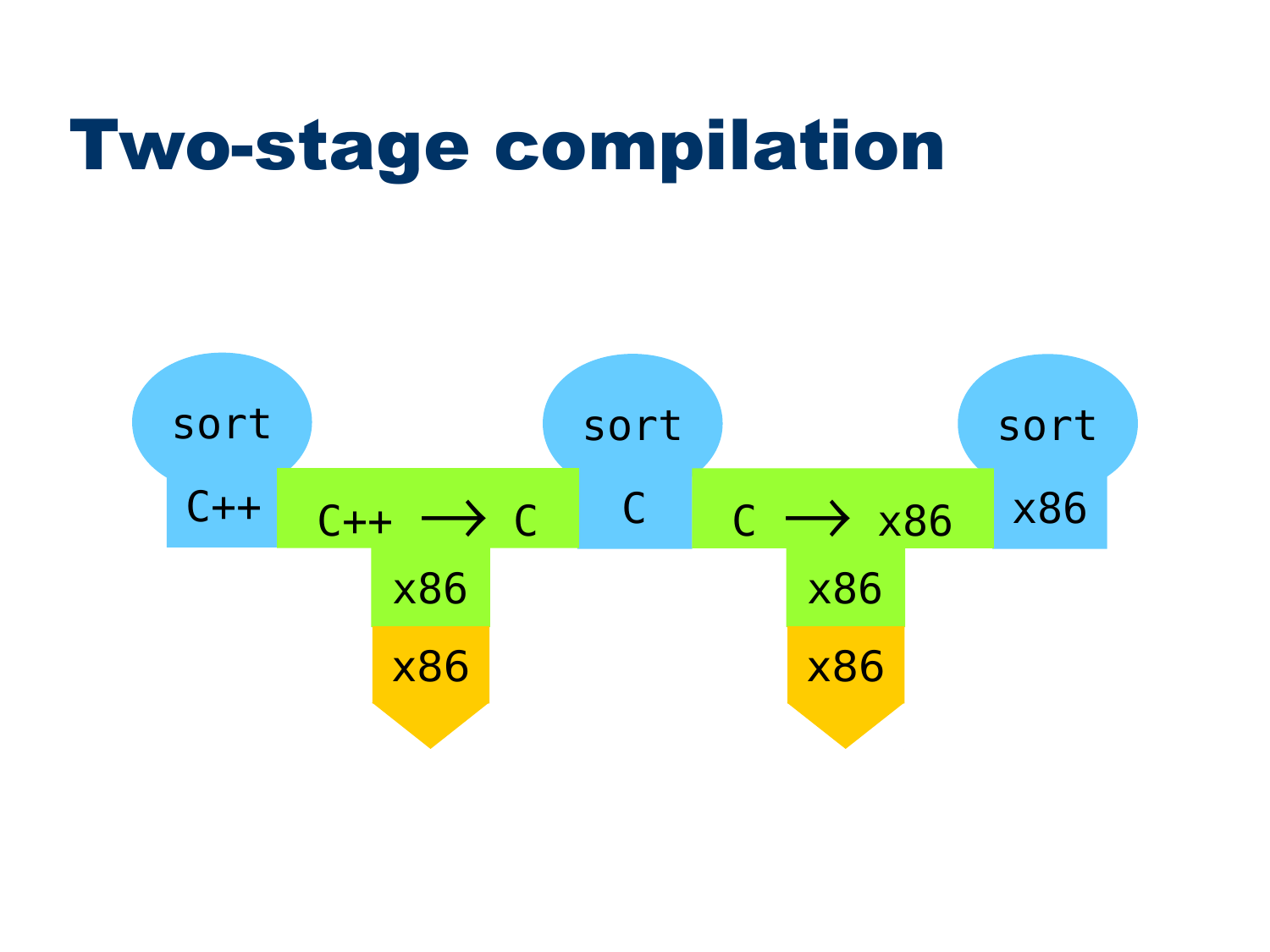## Compiling a compiler

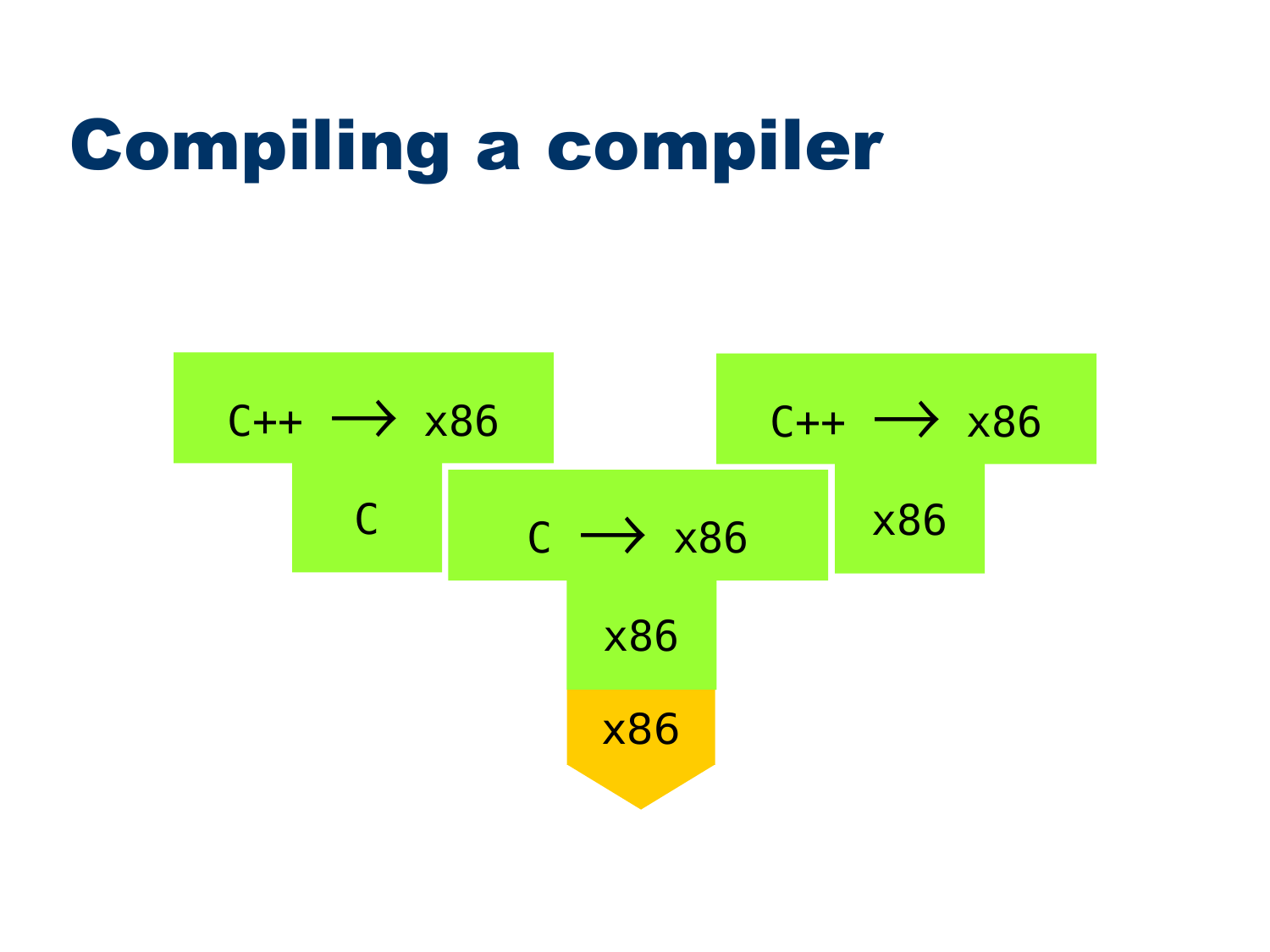

#### Tombstone representing an *S* interpreter expressed in language *L*.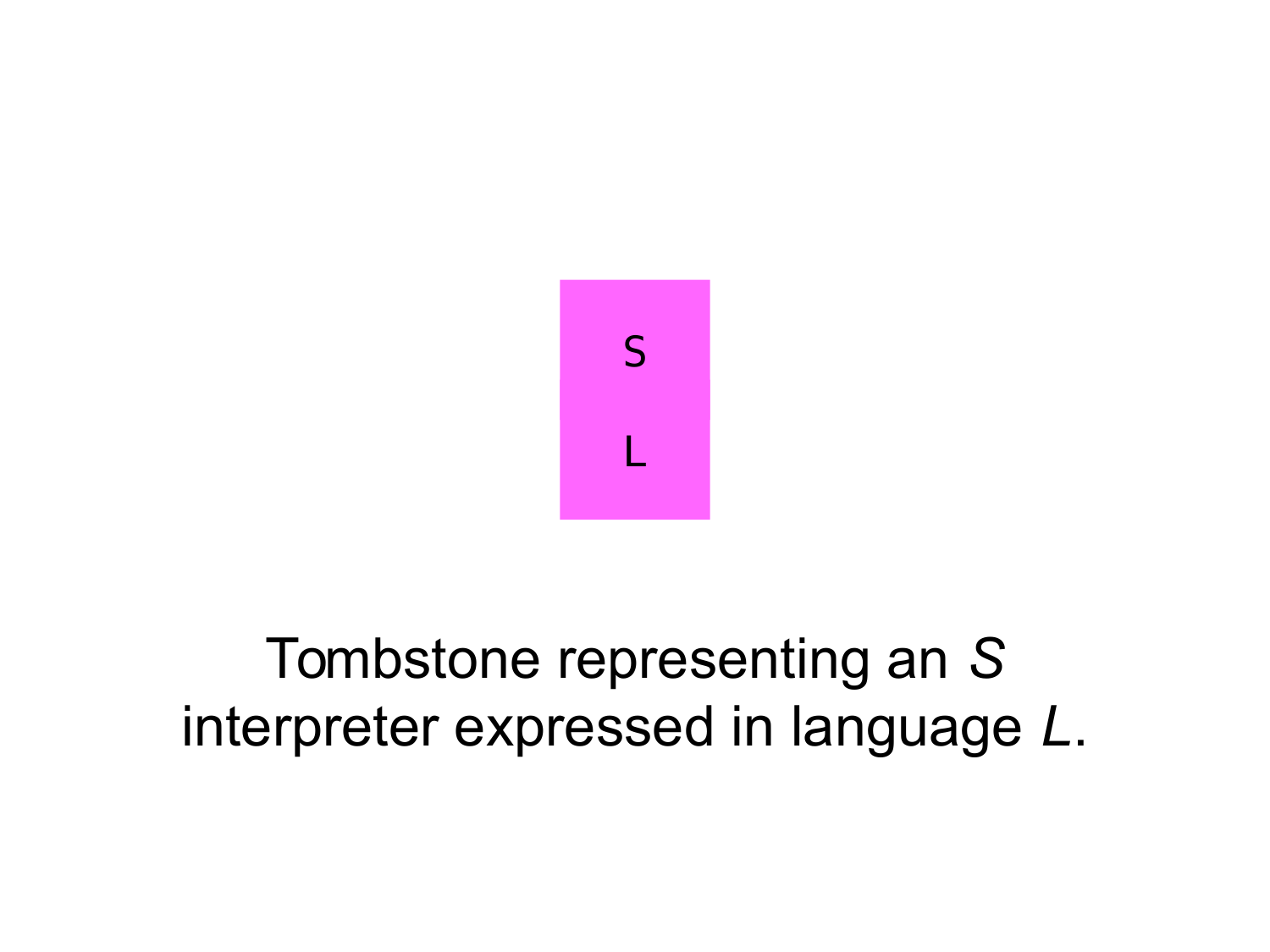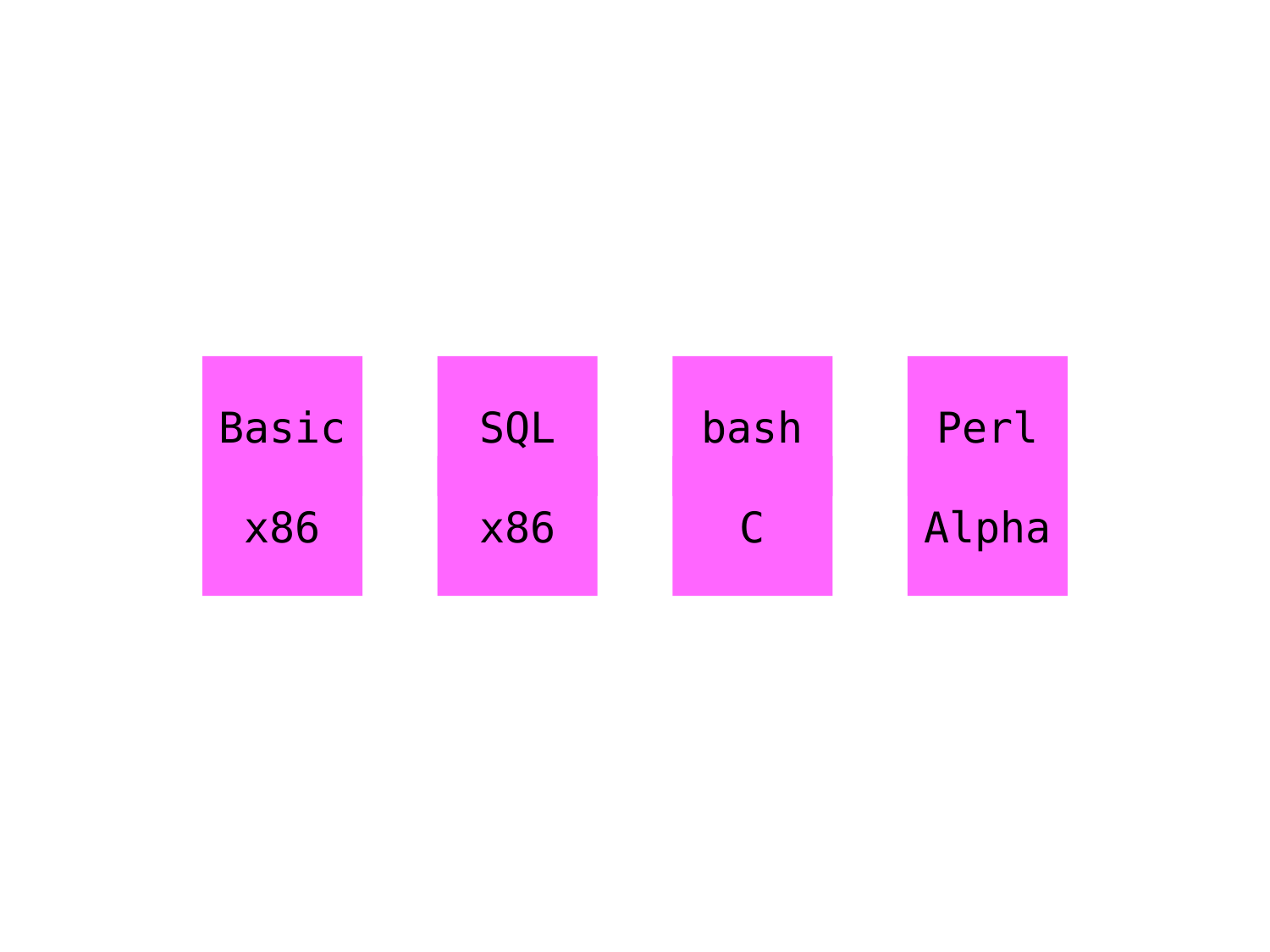

Interpreting a program *P* expressed in language *S*, using an *S* interpreter on machine *M*.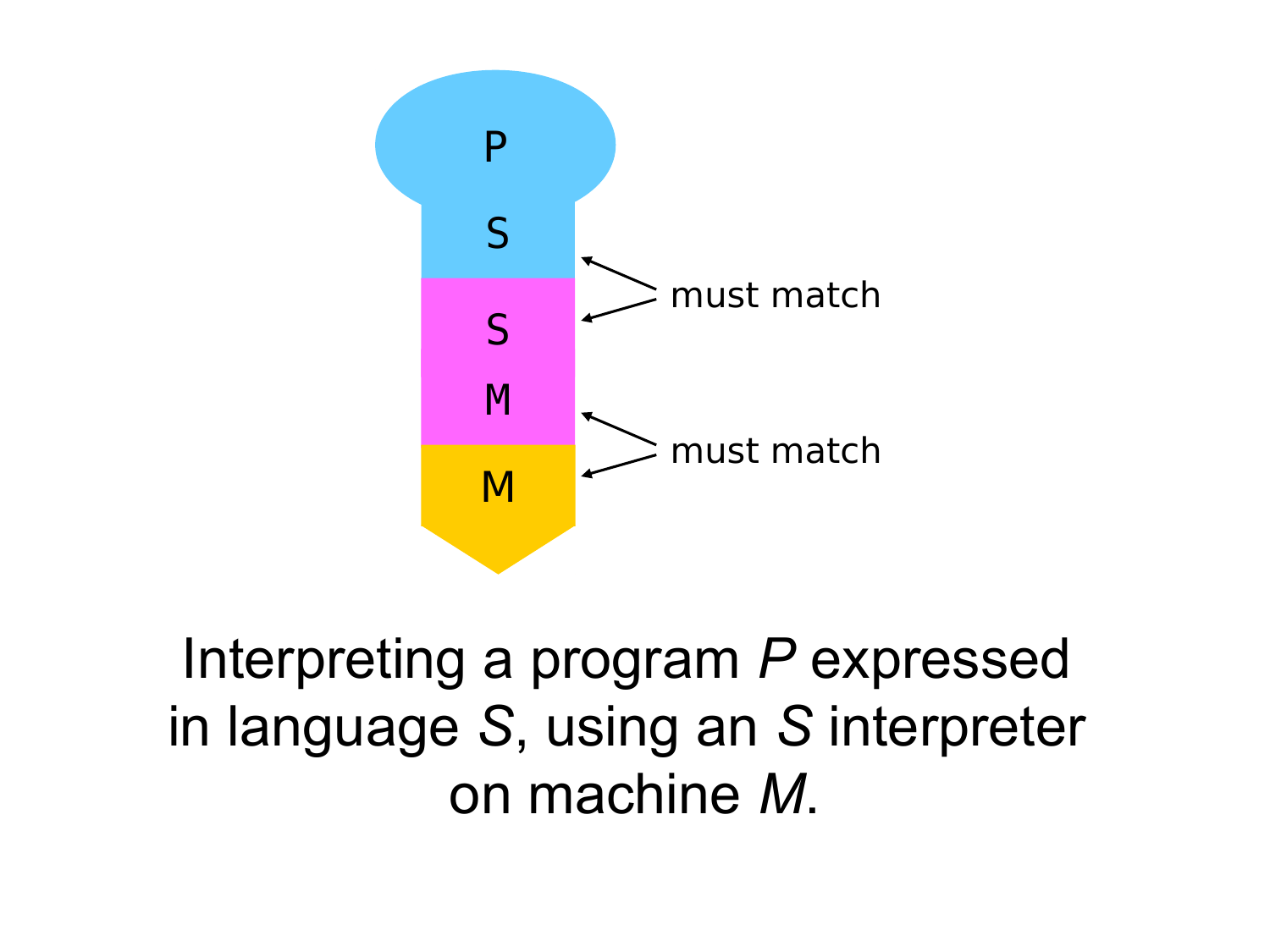| graph        | chess      | chess        | chess      |  |
|--------------|------------|--------------|------------|--|
| <b>Basic</b> | Lisp       | Lisp         | Lisp       |  |
| <b>Basic</b> | Lisp       | <b>Basic</b> | Lisp       |  |
| <b>x86</b>   | <b>x86</b> | <b>x86</b>   | <b>x86</b> |  |
| <b>x86</b>   | <b>x86</b> | <b>x86</b>   | <b>ARM</b> |  |
|              |            |              |            |  |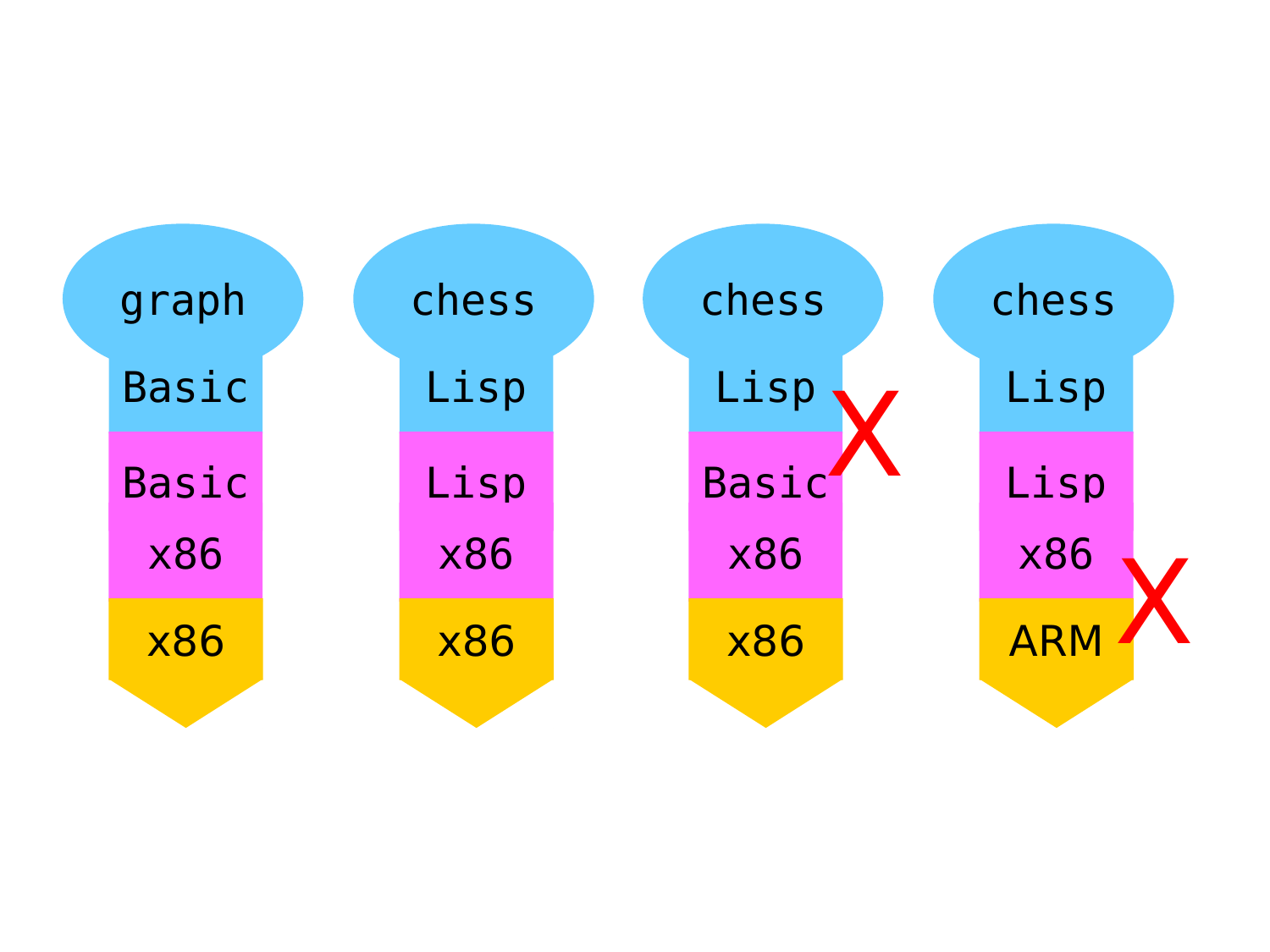## Hardware emulation

## We want: We have:

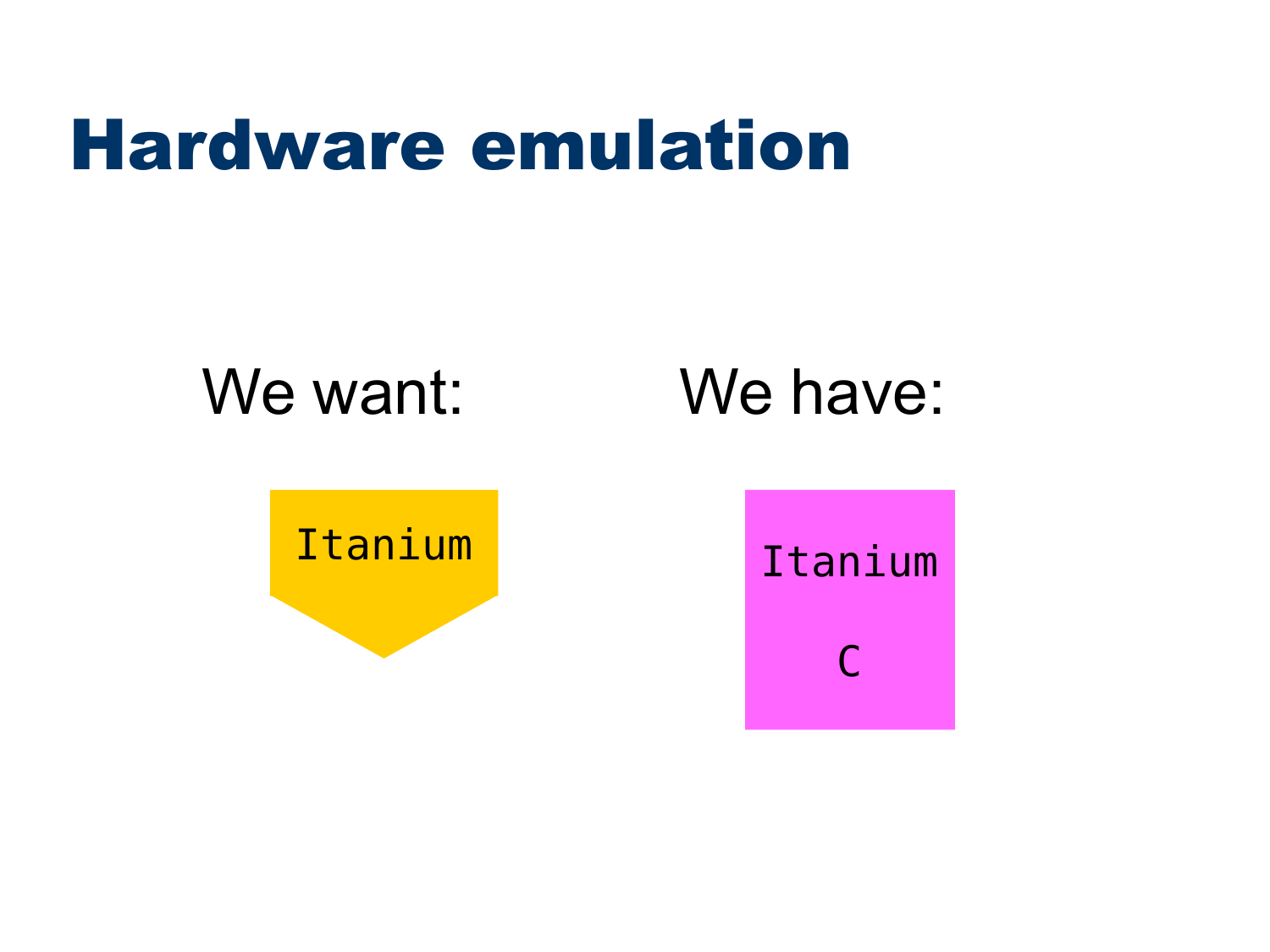#### Hardware emultation (...)

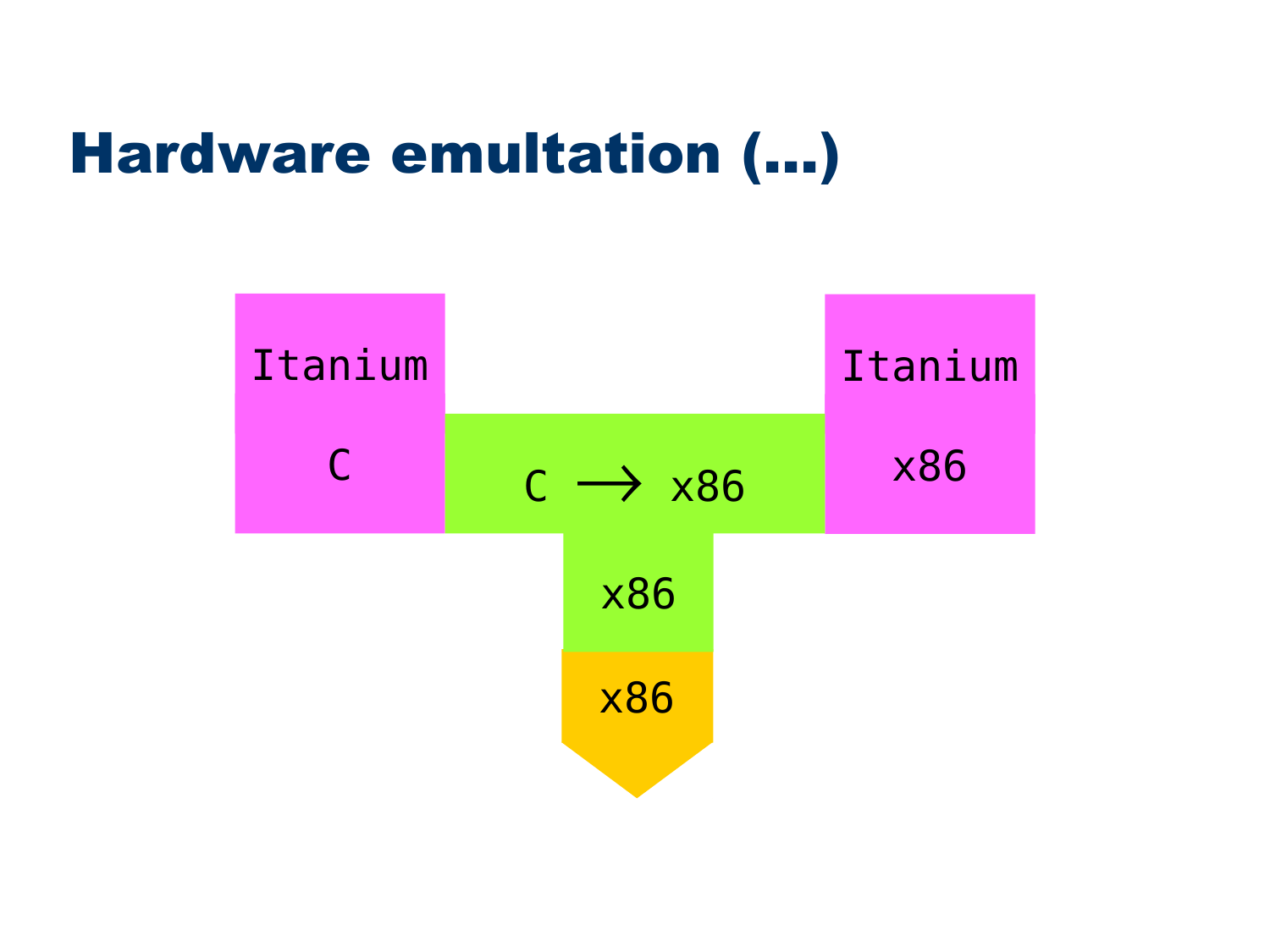#### Hardware emulation (...)

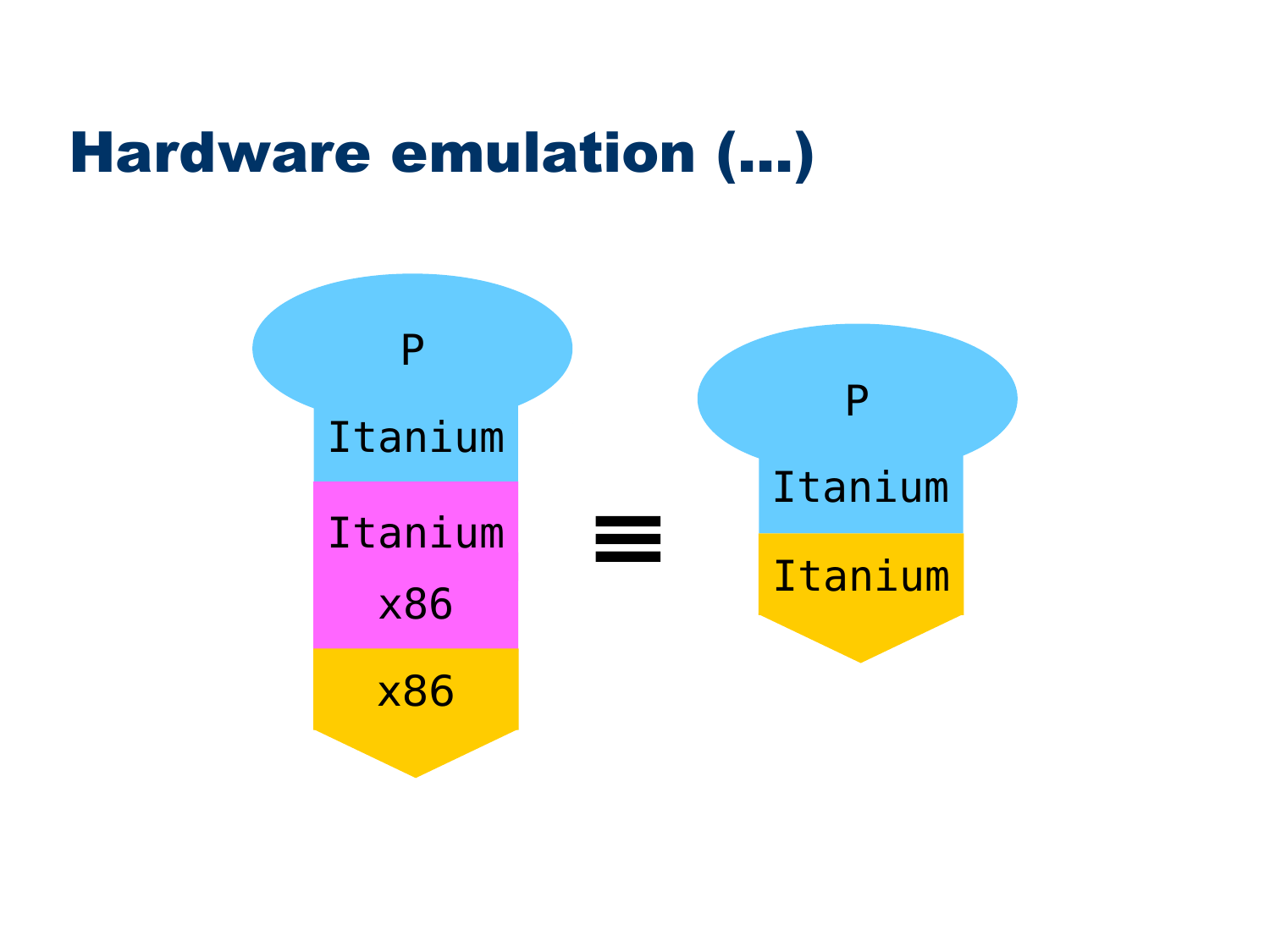

An abstract machine is functionally equivalent to a real machine.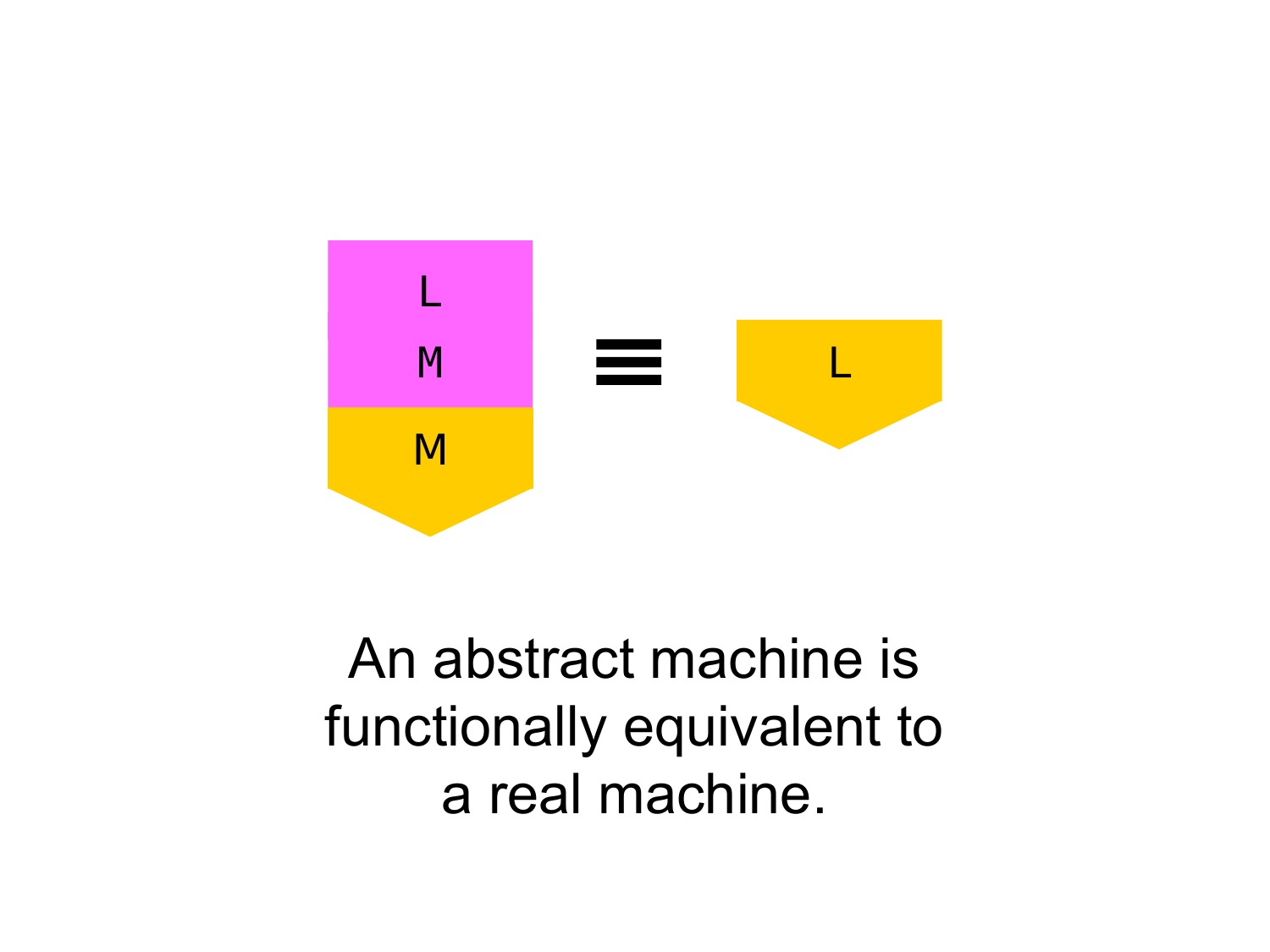### Interpretative compilers

## Java SDK components:

$$
Java \rightarrow JVM
$$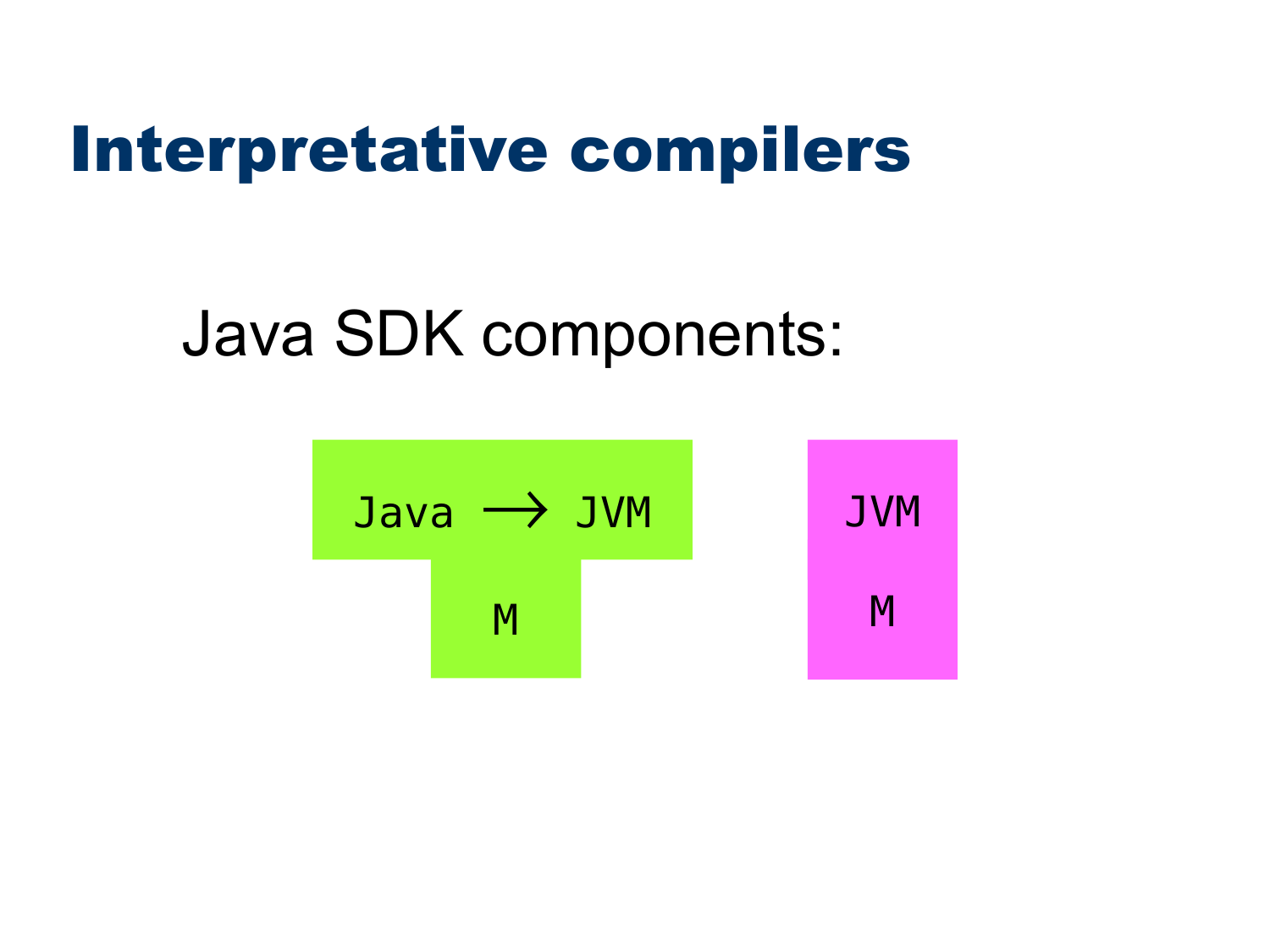#### Interpretative compilers (...)